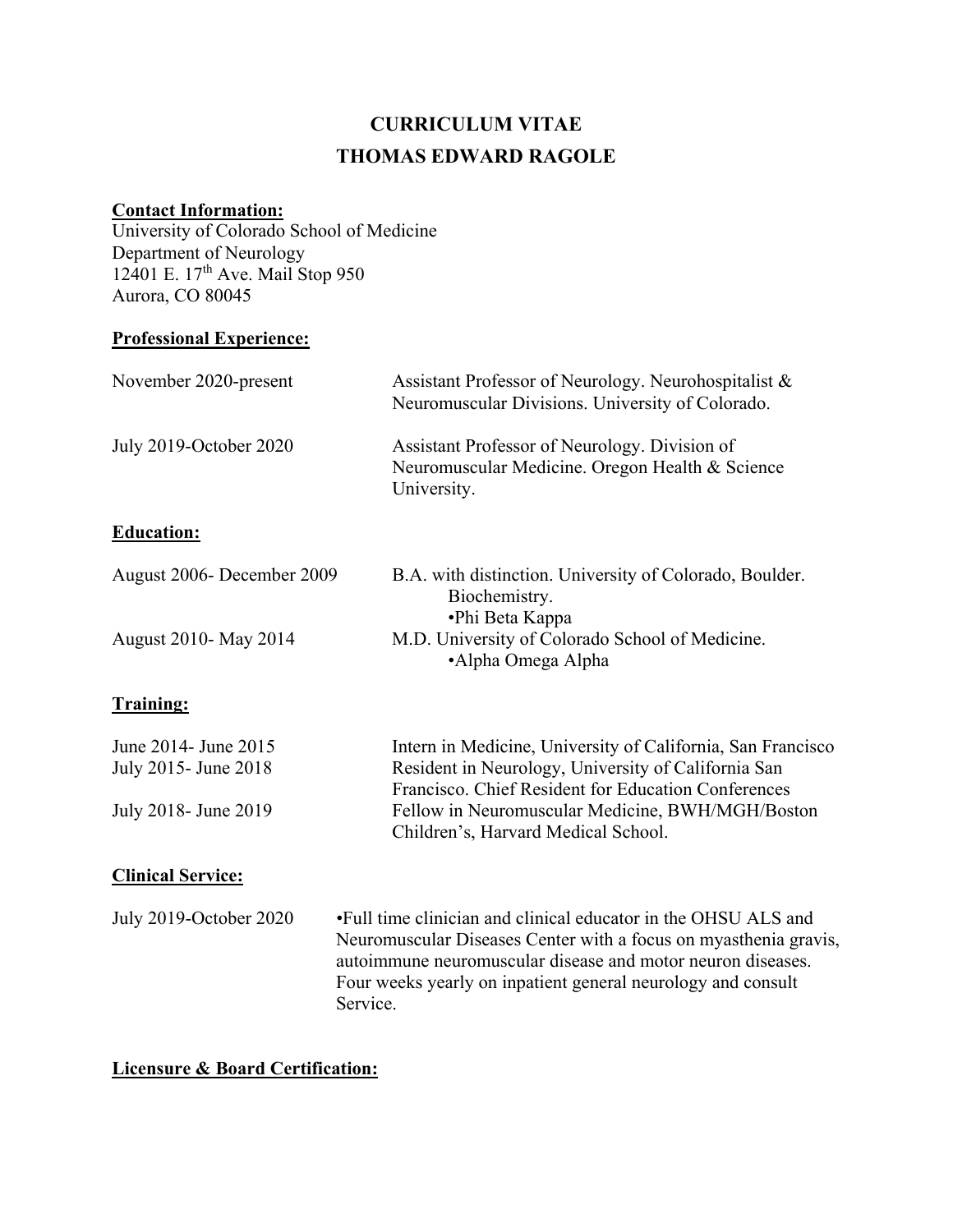| 2020-present    | Colorado Medical Board<br>Medical License DR.0064958<br>Renewal date 04/30/2021                                                 |
|-----------------|---------------------------------------------------------------------------------------------------------------------------------|
| $2020$ -present | Wyoming Board of Medicine<br>Medical License: 13166A<br>Renewal date 06/30/2021                                                 |
| $2019$ -present | Oregon Medical Board<br>Medical License: MD192817<br>Renewal date December 31, 2021                                             |
| 2015-2019       | Medical Board of California<br>Physician & Surgeon. License A139769<br>Renewal date October 31, 2019 ( <i>inactive</i> )        |
| 2018-2020       | Massachusetts Board of Registration in Medicine<br>Medical License: 274561<br>Renewal date October 23, 2020 ( <i>inactive</i> ) |
| 2018-present    | Board Certification in Neurology, American Board of Psychiatry &<br>Neurology. 61740                                            |

### **Professional Society Membership:**

•American Academy of Neurology •American Association of Neuromuscular & Electrodiagnostic Medicine

### **Honors & Awards:**

|      | University of Colorado School of Medicine:                                                                                               |
|------|------------------------------------------------------------------------------------------------------------------------------------------|
| 2013 | Alpha Omega Alpha                                                                                                                        |
| 2012 | Bruce Wallace Award for Phase I & II "Outstanding performance by a<br>student"                                                           |
| 2012 | Harlan I. Firminger Award for Excellence in Pathology                                                                                    |
| 2012 | Robert H. Felix Award for Performance in Psychiatry                                                                                      |
| 2011 | University of Colorado School of Medicine UPI Merit Scholarship                                                                          |
| 2011 | University of Colorado School of Medicine Citation for Academic<br>Excellence                                                            |
| 2008 | Medical Scholars Program, University of Colorado School of Medicine<br>•Early admission to the School of Medicine and mentoring program. |

| University of Colorado, Boulder: |                                                               |
|----------------------------------|---------------------------------------------------------------|
| 2008                             | Phi Beta Kappa                                                |
| 2008/2009                        | The Best Should Teach Silver Award, Graduate Teacher Program, |
|                                  | Graduate School, University of Colorado                       |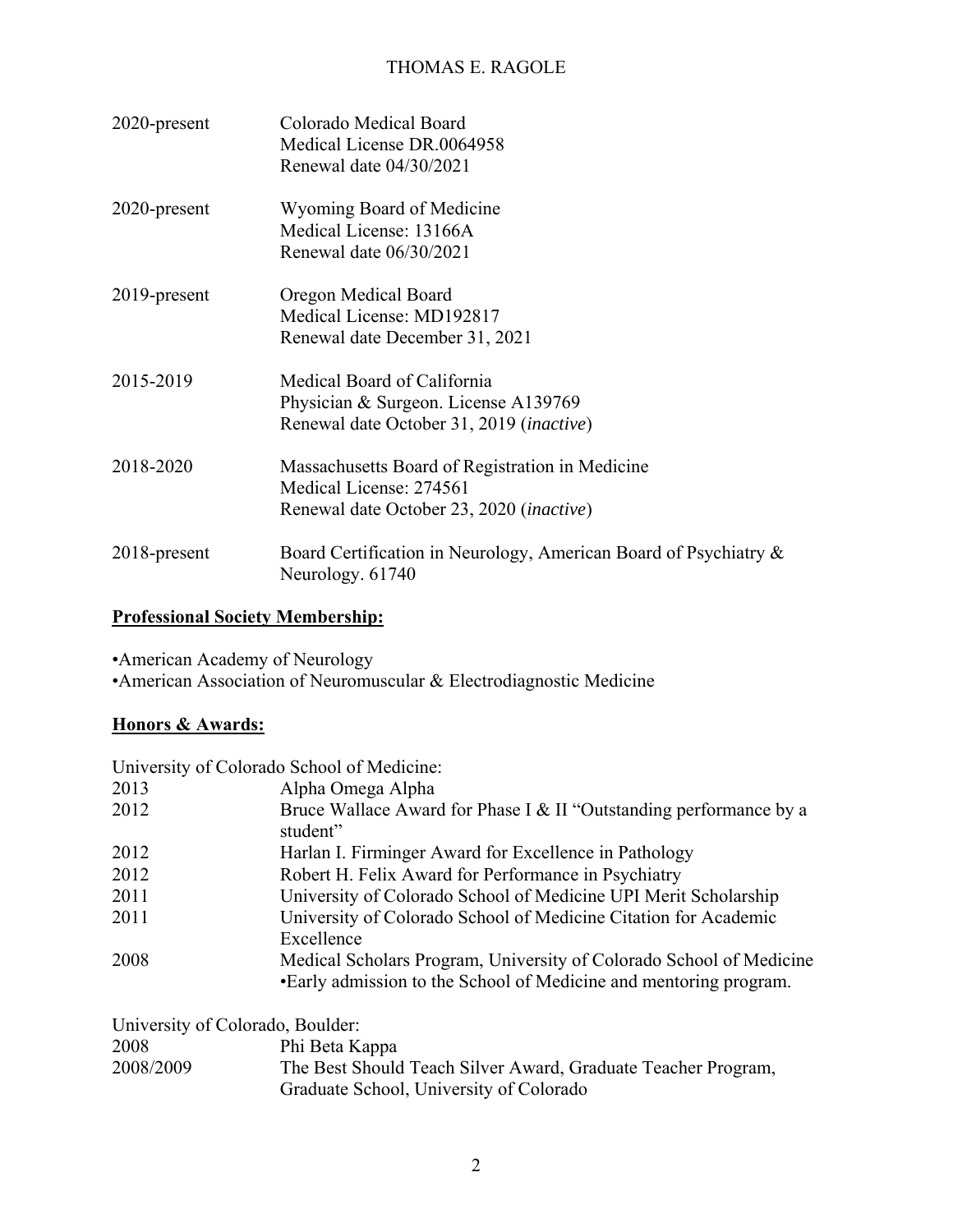| 2006-2009 | Norlin Scholars Program, University of Colorado-Boulder |
|-----------|---------------------------------------------------------|
| 2006-2008 | Dean's Scholarship, University of Colorado, Boulder     |
| 2006      | Presidential Freedom Scholarship                        |
| 2006      | Zecchi Memorial Scholarship                             |

#### **Research Experience:**

| 2019-2020 | OHSU Neuromuscular Division: Actively involved in all aspects of the<br>clinical research program in the OHSU Neuromuscular division. I have<br>specific interests in clinical trials in myasthenia gravis and quality<br>improvement in inpatient general neurology. I am also involved in<br>education research regarding clinical reasoning in neurology education<br>and how to most effectively teach to residents/fellows. Exploration of the<br>prevalence and factors associated with unnecessary and costly medical<br>treatments in neurology. Evaluation of the adoption of evidence based<br>medical practices in neurology. See list of active trials below. |
|-----------|---------------------------------------------------------------------------------------------------------------------------------------------------------------------------------------------------------------------------------------------------------------------------------------------------------------------------------------------------------------------------------------------------------------------------------------------------------------------------------------------------------------------------------------------------------------------------------------------------------------------------------------------------------------------------|
| 2012-2014 | CU Department of Neurology. Olga Klepitskaya, MD.<br>•Deep Brain Stimulation as disease-modifying treatment in<br>Parkinson's Disease. Meta-analysis of disease progression in DBS<br>patients compared with standard medical therapy.                                                                                                                                                                                                                                                                                                                                                                                                                                    |
| 2011-2014 | CU Department of Psychiatry, Donald Rojas, PhD.<br>• Attention and auditory processing in Schizophrenia. Novel<br>magnetoencephalographic research into cerebral representation of<br>auditory information during attention tasks in schizophrenia.<br>•Psychiatry Scholars Program, Research Track.                                                                                                                                                                                                                                                                                                                                                                      |
| 2006-2011 | Department of Psychology, University of Colorado, Boulder.<br>Steven F. Maier, PhD.<br>•Neurobiology of stress and anxiety. Major focus on limbic<br>system serotonergic neural networks in producing fear and anxiety<br>response and the effects of these changes on learning and social<br>behavior.                                                                                                                                                                                                                                                                                                                                                                   |

### **Grants and Contracts:**

PRIOR/OHSU (12 total):

- 1. Title: Safety, Tolerability, and Efficacy of Zilucoplan in Subjects With Generalized Myasthenia Gravis (RAISE). Sponsor: Ra Pharmaceuticals Role: Principal Investigator (Site PI)
- 2. Title: A Safety and Biomarker Study of ALZT-OP1a in Subjects With Mild-Moderate ALS Disease. Sponsor: AZ Therapies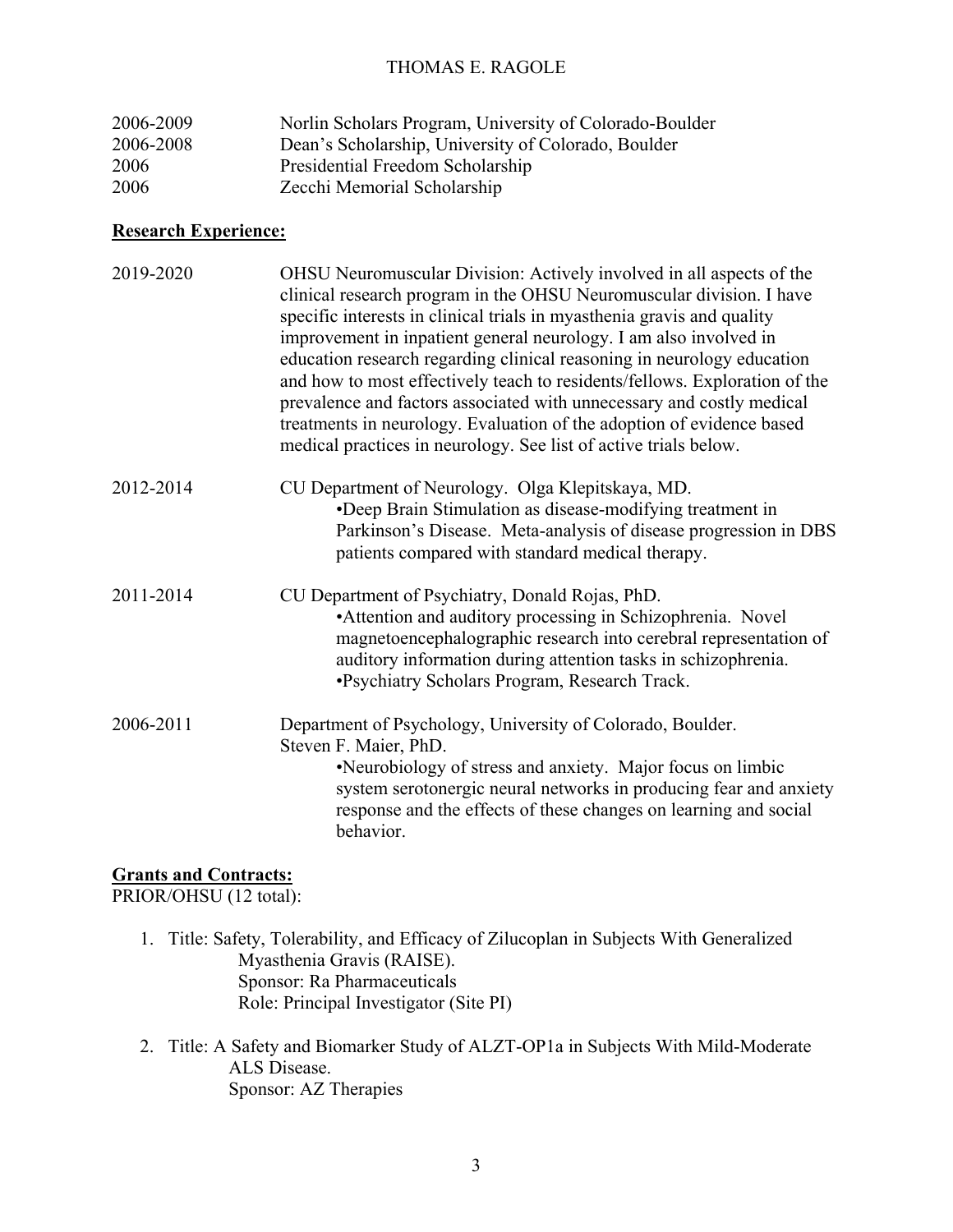Role: Principle Investigator (Site PI)

- 3. Title: A Study to Test Efficacy and Safety of Roazanoloxizumab in Adult Patients with Generalized Myasthenia Gravis. Sponsor: UCB Pharmaceuticals Role: Principal Investigator (Site PI)
- 4. Title: A Phase 2 Randomized, Double-Blind, Placebo-Controlled Study of ACE-083 in Patients with Facioscapulohumeral Muscular Dystrophy Sponsor: Acceleron Pharma Inc. PI: Karam (Site PI) Role: Sub-Investigator
- 5. Title: A Phase 2 Randomized, Double-Blind, Placebo-Controlled Study of ACE-083 in Patients with Charcot-Marie-Tooth Disease Types 1 and X Sponsor: Acceleron Pharma Inc. PI: Karam (Site PI) Role: Sub-Investigator
- 6. Title: An Open-Label Extension Study to Evaluate the Long-Term Effects of ACE-083 in Patients with Facioscapulohumeral Muscular Dystrophy (FSHD) Previously Enrolled in Study A083-02 and in Patients with Charcot-Marie Tooth (CMT) Disease Types 1 and X Previously Enrolled in Study A083-03

Sponsor: Acceleron Pharma Inc. PI: Karam (Site PI)

Role: Sub-Investigator

- 7. Title: A phase 3 randomized, multicenter, multinational, double-blinded study comparing the efficacy and safety of repeated biweekly infusions of neoGAA (GZ402666) and alglucosidase alfa in treatment-naïve patients with late onset Pompe disease Sponsor: Genzyme Corporation PI: Karam (Site-PI) Role: Sub-Investigator
- 8. Title: A Randomized, Double-Blind, Placebo-Controlled, Multicenter Phase 3 Trial to Evaluate the Efficacy, Safety and Tolerability of ARGX113 in Patients with Myasthenia Gravis Having Generalized Muscle Weakness (ADAPT) Sponsor: argenx BVBA PI: Karam (Site-PI) Role: Sub-Investigator
- 9. Title: A Long-Term, Single-Arm, Open-Label, Multicenter, Phase 3 Follow-on Trial of ARGX-113-1704 to Evaluate the Safety and Tolerability of ARGX-113 in Patients with Myasthenia Gravis having Generalized Muscle Weakness (ADAPT+)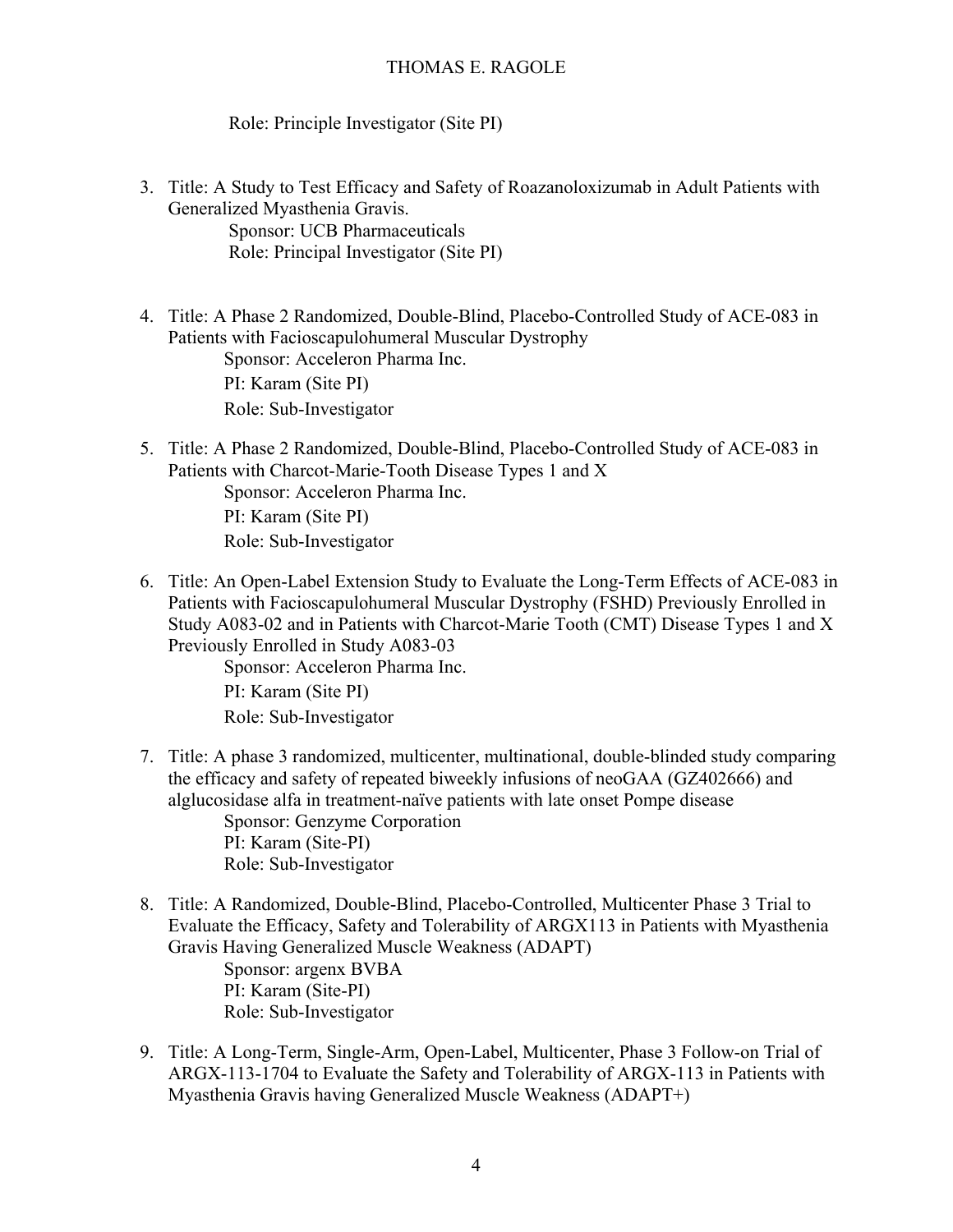Sponsor: argenx BVBA PI: Karam (Site-PI) Role: Sub-Investigator

10. Title: HELIOS-A: A Phase 3 Global, Randomized, Open-label Study to Evaluate the Efficacy and Safety of ALN-TTRSC02 in Patients with Hereditary Transthyretin Amyloidosis (hATTR Amyloidosis) Sponsor: Alnylam Pharmaceuticals, Inc. PI: Karam (Site PI) Role: Sub-Investigator

- 11. Title: A Phase 1, open-label, dose escalation study of intravenous PRX004 in subjects with amyloid transthyretin (ATTR) amyloidosis Sponsor: Prothena Biosciences Inc PI: Karam (Site PI) Role: Sub-Investigator
- 12. Title: A multi-center, low interventional study with a retrospective component in participants with late-onset Pompe disease Sponsor: Spark Therapeutics Inc. PI: Karam (site-PI) Role: Sub-Investigator

#### **Medical Education Activities/Presentations:**

#### **Education Activities**

| 2019-2020 | OHSU Core member of the Neurology clerkship clinical education team:<br>Work with medical students in 3-4 clinics weekly teaching clinical care<br>and the neurologic examination. Deliver monthly lecture on clinical<br>reasoning and the approach to weakness. See formal teaching portfolio for<br>more information. |
|-----------|--------------------------------------------------------------------------------------------------------------------------------------------------------------------------------------------------------------------------------------------------------------------------------------------------------------------------|
| 2018      | Volunteer evaluator for HMS Neurology clerkship beside exam                                                                                                                                                                                                                                                              |
| 2017-2018 | Chief Resident for Education/Conferences. UCSF Department of<br>Neurology                                                                                                                                                                                                                                                |
| 2017-2018 | <b>UCSF Graduate Medical Education Committee.</b><br>•Elected resident representative to the University-wide committee<br>on Graduate Medical Education.                                                                                                                                                                 |

#### **Invited Lectures or Conference Presentations:**

International and National 2018 "Siblings with CIDP?" Inherited Neuropathies Consortium Virtual Grand Rounds. December 2018.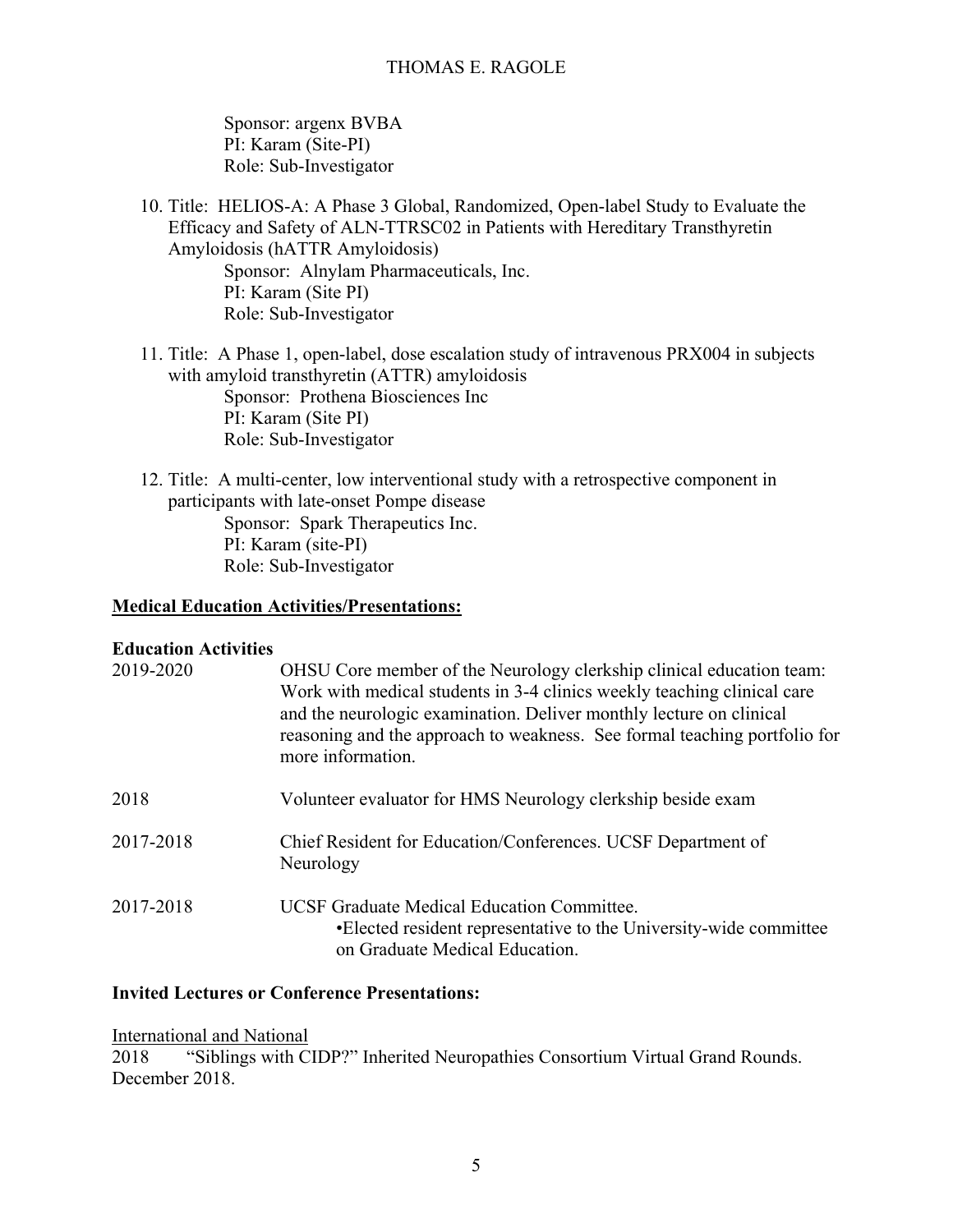Regional and Local

- 2020 "Myasthenia Gravis in the 21<sup>st</sup> Century: What's the evidence?" OHSU Neurology Conference. February 27, 2020
- 2018 "Spinal Mischief: 1887 to 2017" Clinical/Pathological Conference for UCSF Neurology Department Grand Rounds. October 2017.

#### **Presentations**

| "Neuromuscular disorders for the Internist" OHSU Internal Medicine                                            |
|---------------------------------------------------------------------------------------------------------------|
| Noon Conference. December 2019                                                                                |
| "The Record is Obscured by Artifact" San Francisco General Morbidity &<br>Mortality conference. February 2018 |
| Small group leader for Brain Movement & Behavior Course: Taught and                                           |
| facilitated case discussion for eight preclinical medical students                                            |
| throughout their neuroscience curriculum.                                                                     |
| "Spinal Mischief: 1887 to 2017" Clinical/Pathological Conference for                                          |
| UCSF Neurology Department Grand Rounds. October 2017.                                                         |
| "The Altered Mental Status Consult" Neurology Boot Camp for UCSF                                              |
| PGY-2s. August 2017.                                                                                          |
| "An Approach to Weakness" Neurology Boot Camp for UCSF PGY-2s.                                                |
|                                                                                                               |
| <b>July 2017</b>                                                                                              |
| "A new and nagging headache: A case of GCA and its treatment." Live                                           |
| patient presentation for UCSF Neurology Department Grand Rounds.                                              |
| November 2016.                                                                                                |
| "A case-based approach to myelopathy." A case presentation and review                                         |
| of the diagnosis and management of myelopathy given at the weekly San                                         |
| Francisco VA Neurology Department Rounds. July 2016                                                           |
| "Open it up or pop it open: 10-year results from CREST." Neurovascular                                        |
| Conference journal club presentation. March 2016                                                              |
| "SAMUKeppra: Steps forward from a negative trial?" Monthly                                                    |
| Neurohospitalist Conference journal club presentation. December 2015                                          |
| "Sleep and the parasomnias." Didactic lecture presented during the                                            |
| weekly San Francisco VA Neurology Department rounds. October 2015                                             |
| "She doesn't smile the same: A case of 'spurious palsy'" A case                                               |
| presentation and review of the history of and the diagnosis and                                               |
| management of myasthenia gravis given at the weekly San Francisco VA                                          |
| Neurology Department rounds. July 2015.                                                                       |
|                                                                                                               |

### **Invited Workshops:**

| 2010 | Informatics for Bio-Inspired Design: Reverse Engineering of the   |
|------|-------------------------------------------------------------------|
|      | Human Brain. May 23-26, Dubrovnik, Croatia.                       |
|      | •Joint US/European workshop sponsored by the National Science     |
|      | Foundation, US Air Force, and the European Science Foundation.    |
|      | •One of 40 American/European neuroscience researchers invited to  |
|      | take part in a four-day workshop to create guidelines for funding |
|      | novel brain research and promoting transatlantic partnerships.    |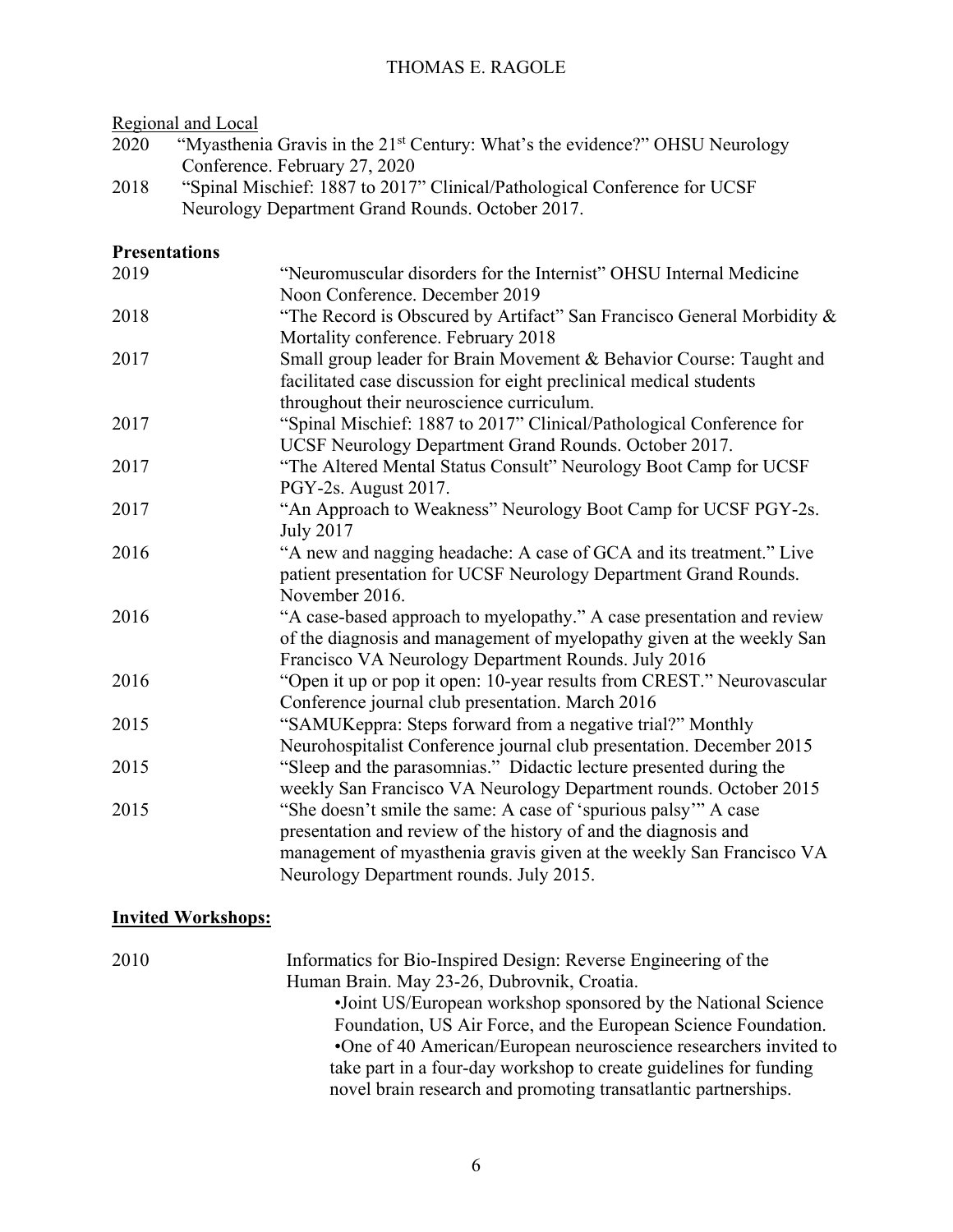# **Prior Grant, Scholarship & Fellowship Support:**

| 2011-2014<br>2010<br>2009<br>2008/2009<br>2008<br>2007-2009<br>2007<br>2006-2007 | Research Track, University of Colorado School of Medicine<br>Summer Education Training Program, CU Department of Psychiatry<br>University of Colorado Norlin Enrichment Grant<br>Biological Sciences Initiative Travel Grant<br>Irene & Eric Simon Brain Research Foundation Fellowship<br>Howard Hughes Medical Institute Bioscience Research Fellowships<br>University of Colorado Summer Undergraduate Research Fellowship<br>University of Colorado Undergraduate Research Apprentice Program |
|----------------------------------------------------------------------------------|---------------------------------------------------------------------------------------------------------------------------------------------------------------------------------------------------------------------------------------------------------------------------------------------------------------------------------------------------------------------------------------------------------------------------------------------------------------------------------------------------|
| <b>Volunteer and University Service:</b>                                         |                                                                                                                                                                                                                                                                                                                                                                                                                                                                                                   |
| 2017-2018                                                                        | UCSF Neurology Quality Improvement Project Lead.<br>•One of three resident leaders of inpatient QI project to increase<br>the use of Physician's Order for Life Sustaining Treatment<br>(POLST) for patients with DNR orders or pursuing palliative or<br>hospice care.                                                                                                                                                                                                                           |
| 2012                                                                             | Colorado HealthStory.<br>•Participated in project to raise awareness statewide about<br>delivering healthcare in rural settings and the experience of CU<br>School of Medicine students working in rural Colorado.                                                                                                                                                                                                                                                                                |
| 2011-2012                                                                        | Humanities Club.<br>•Monthly literature, film, and art discussion surrounding topics<br>both inside and outside of medicine.                                                                                                                                                                                                                                                                                                                                                                      |
| 2010                                                                             | Warren Village Clinic.<br>•Provided well/sick care and vaccinations to child residents at<br>Warren Village, a transitional housing program in Denver.                                                                                                                                                                                                                                                                                                                                            |
| 2010                                                                             | Volunteer Teaching Assistant for Perspectives in Health and Medicine<br>seminar class taught by Penelope Bennett, CU Boulder.                                                                                                                                                                                                                                                                                                                                                                     |
| 2009                                                                             | Chair, Undergraduate Student Funding Committee, Behavioral<br>Neuroscience Laboratory.                                                                                                                                                                                                                                                                                                                                                                                                            |
| 2008-2009                                                                        | Lead Teacher for Special Undergraduate Enrichment Programs, Graduate<br>Teacher Program: Graduate School, University of Colorado, Boulder.                                                                                                                                                                                                                                                                                                                                                        |

# **Language Proficiency:**

Fluent in English and Spanish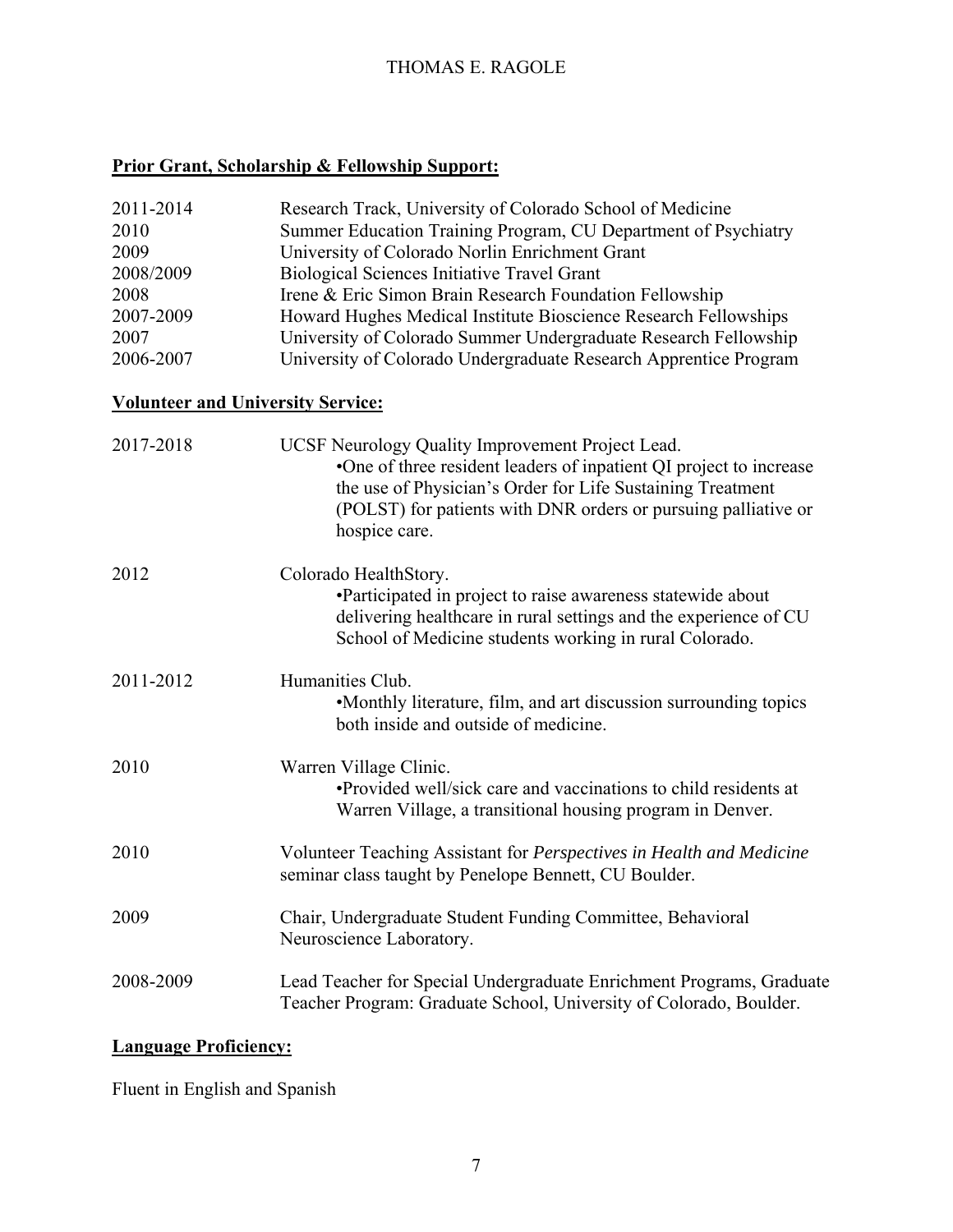#### **Publications:**

- 1. Christianson, J. P., **Ragole, T.**, Amat, J., Greenwood, B.N., Strong, P.V., Fleshner, M., Paul, E.D., Watkins, L.R., & Maier, S. F. (2010) 5-hydroxytryptamine 2C receptors in the basolateral amygdala are involved in the expression of anxiety after uncontrollable traumatic stress. *Biological Psychiatry* 67: 339-45
- 2. Christianson, J.P., Jennings, J.H., **Ragole, T.,** Flyer J.G., Benison, A.M., Barth, D.S., Watkins, L.R., Maier, S.F. (2011). Safety signals mitigate the consequences of uncontrollable stress via a circuit involving the sensory insular cortex and bed nucleus of the stria terminalis. *Biological Psychiatry* 70: 458-64
- 3. **Ragole T**, Slason E, Teale P, Reite M, Rojas DC (2012). Effects of attention on tonotopy in schizophrenia. *Journal of Investigative Medicine*; 60(1): 161.
- 4. Vogt B, Chahin N, Wiszniewski W, **Ragole T,** Karam C. (2020) Screening for genetic mutations in pateints with neuropathy without definite etiology is useful. *J Neurology.*  Sep;267(9):2648-2654
- 5. Moshe-Lilie O, Chahin N, Visser A, **Ragole T**, Dimitrova D, Karam C. (2020) Nusinersen in adult SMA patients. *Neurology*. Jul 28;95(4):e413-e416
- 6. Karam C, Moshe-Lilie O, Chahin N, **Ragole T**, Medvedova E, Silbermann R. (2020). Diagnosis of paraproteinemic neuropathy: room for improvement. *J. Neurol Sci.* Aug 15;415:116902
- 7. Karam C, **Ragole T**, Moshe-Lilie O, Chahin N. (2020). Unwarranted, long term, alglucosidase alfa enzyme replacement therapy in two non-Pompe disease patients. *Clin Neurol Neurosurg.* 2020 Sep;196:106048
- 7. **Ragole, T.,** Ganesh, V., Sadjadi R., Schmahmann J. The expanding spectrum MME mutation in Neurologic disease. (in preparation).
- 8. **Ragole, T**., Lorance, D., Dubey, D., Guidon, A. Successful use of lacosamide in the treatment of refractory Isaac's syndrome. (in preparation).

#### **Abstracts & Posters:**

- 1. **Ragole, T**, Amat J, Paul ED, Watkins LR, Maier SF. (2008) Activation of the ventral medial prefrontal cortex by picrotoxin prevents dorsal raphé activation in response to uncontrollable stress. HHMI Bioscience Poster Session, University of Colorado.
- 2. **Ragole, T**, Christianson, JP, Amat, J, Paul, ED, Watkins, LR, & Maier, SF (2008)